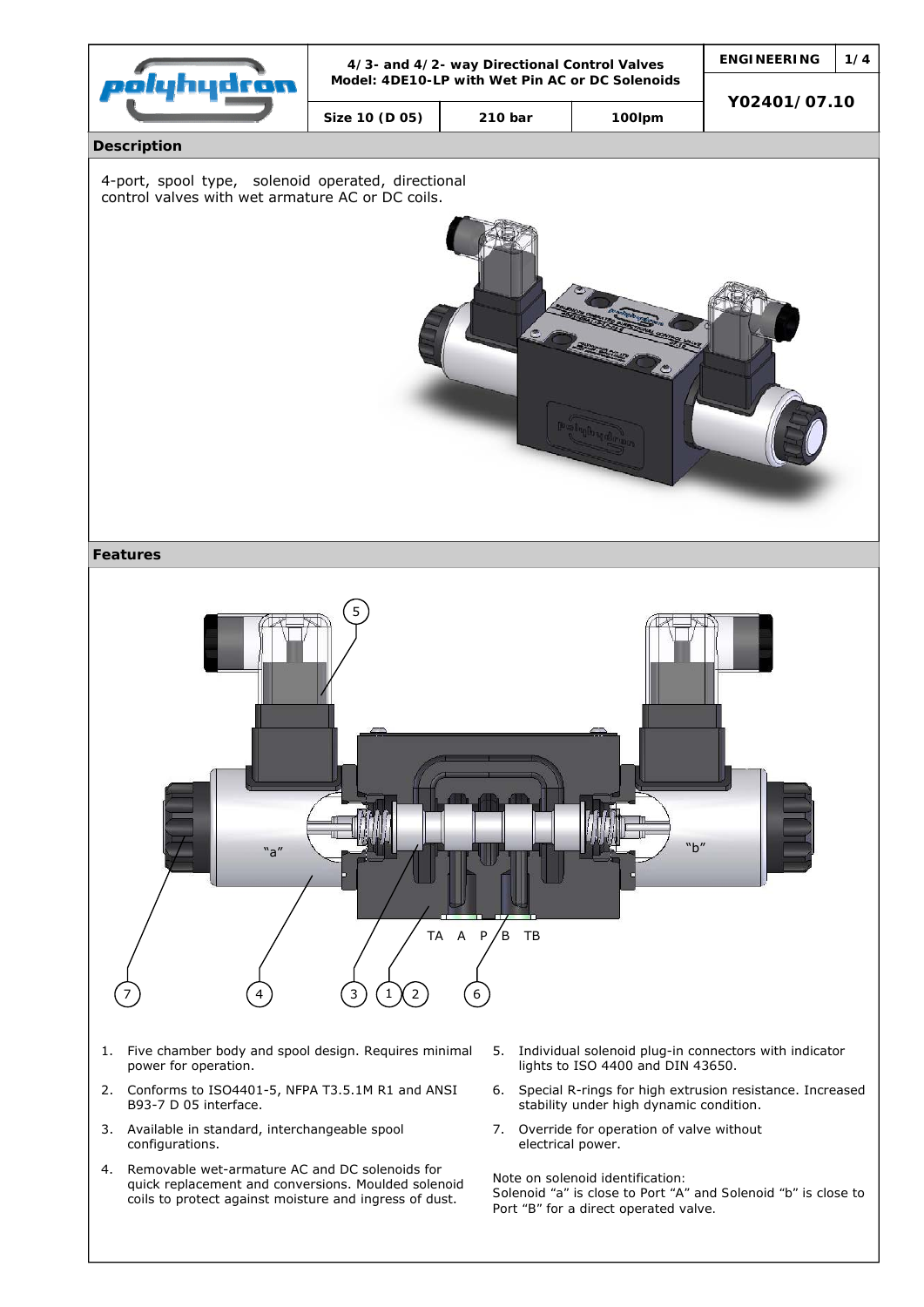| olyhydron                                                                        |                             | 4/3- and 4/2- way Directional Control Valves<br>Model: 4DE10-LP with Wet Pin AC or DC Solenoids | <b>ENGINEERING</b>                | 2/4                    |                                 |  |
|----------------------------------------------------------------------------------|-----------------------------|-------------------------------------------------------------------------------------------------|-----------------------------------|------------------------|---------------------------------|--|
|                                                                                  | Size 10 (D 05)              |                                                                                                 | 210 bar                           | 100lpm                 | Y02401/07.10                    |  |
| <b>Technical data</b>                                                            |                             |                                                                                                 |                                   |                        |                                 |  |
| General                                                                          |                             |                                                                                                 |                                   |                        |                                 |  |
| Weight                                                                           |                             |                                                                                                 |                                   |                        |                                 |  |
| Valve with 1 solenoid<br>Valve with 2 solenoids                                  | kg<br>kg                    | 3.5<br>4.2                                                                                      |                                   |                        |                                 |  |
| Hydraulic                                                                        |                             |                                                                                                 |                                   |                        |                                 |  |
| Nominal Pressure<br>Ports P, A and B<br>Port T                                   | bar<br>bar                  | 210<br>175                                                                                      |                                   |                        |                                 |  |
| Maximum Flow                                                                     | Ipm                         | 100                                                                                             |                                   |                        |                                 |  |
| Hydraulic Fluid                                                                  |                             | Mineral Oil                                                                                     |                                   |                        |                                 |  |
| Fluid Temperature<br><b>NBR</b><br><b>FKM</b>                                    |                             | °C<br>$^{\circ}$ C                                                                              | -30 to 80°C<br>-20 to 80°C        |                        |                                 |  |
| Maximum degree of fluid contamination                                            |                             | Filter $\beta_{25} \geq 75$                                                                     | Class 19/16 according to ISO 4406 |                        |                                 |  |
| <b>Electrical</b>                                                                |                             |                                                                                                 |                                   |                        |                                 |  |
| Power Requirement                                                                | W                           | 30                                                                                              |                                   |                        |                                 |  |
| Duty Cycle                                                                       |                             | Continuous                                                                                      |                                   |                        |                                 |  |
| Shifting Time<br>ON                                                              |                             | 60                                                                                              |                                   |                        |                                 |  |
| OFF                                                                              | ms<br>ms                    | 30                                                                                              |                                   |                        |                                 |  |
| Insulation                                                                       |                             | IP 65                                                                                           |                                   |                        |                                 |  |
| <b>Spool Types</b>                                                               |                             |                                                                                                 |                                   |                        |                                 |  |
| 4/2 Way Valve with "0" and "a" positions                                         |                             |                                                                                                 |                                   | 4/3 Way Valve          |                                 |  |
| $\underline{\mathsf{a}\, \,\mathsf{o}}_{\mathsf{p}^\dagger\mathsf{h}\mathsf{r}}$ |                             |                                                                                                 |                                   | b<br>a<br>$\mathsf{o}$ |                                 |  |
| $\mathsf C$                                                                      |                             |                                                                                                 | $\mathsf E$                       | ᄓ                      | ╳╎╾╌╌┼╶┼╌╌╷<br>╳╎┬╶╷┬╶╎┬╶╎      |  |
|                                                                                  |                             |                                                                                                 |                                   |                        |                                 |  |
| $\mathsf D$                                                                      | $\chi _{\rm min}^{\rm max}$ |                                                                                                 | G                                 | 법                      | ╶╞╅╶╅╷┹╌┸╌╅╴╅<br>╶╎╅╾┩╎┌─┐╎╬╌┩╎ |  |
|                                                                                  |                             |                                                                                                 | $\sf H$                           |                        |                                 |  |
| 4/2 Way Valve with "0" and "b" positions<br>b<br>$\circ$                         |                             |                                                                                                 | J                                 |                        | ᅚ                               |  |
|                                                                                  |                             | ן⊥ ⊥ין                                                                                          |                                   |                        |                                 |  |
| Y                                                                                |                             |                                                                                                 |                                   |                        |                                 |  |
|                                                                                  |                             |                                                                                                 |                                   |                        |                                 |  |
|                                                                                  |                             |                                                                                                 |                                   |                        |                                 |  |
|                                                                                  |                             |                                                                                                 |                                   |                        |                                 |  |
|                                                                                  |                             |                                                                                                 |                                   |                        |                                 |  |
|                                                                                  |                             |                                                                                                 |                                   |                        |                                 |  |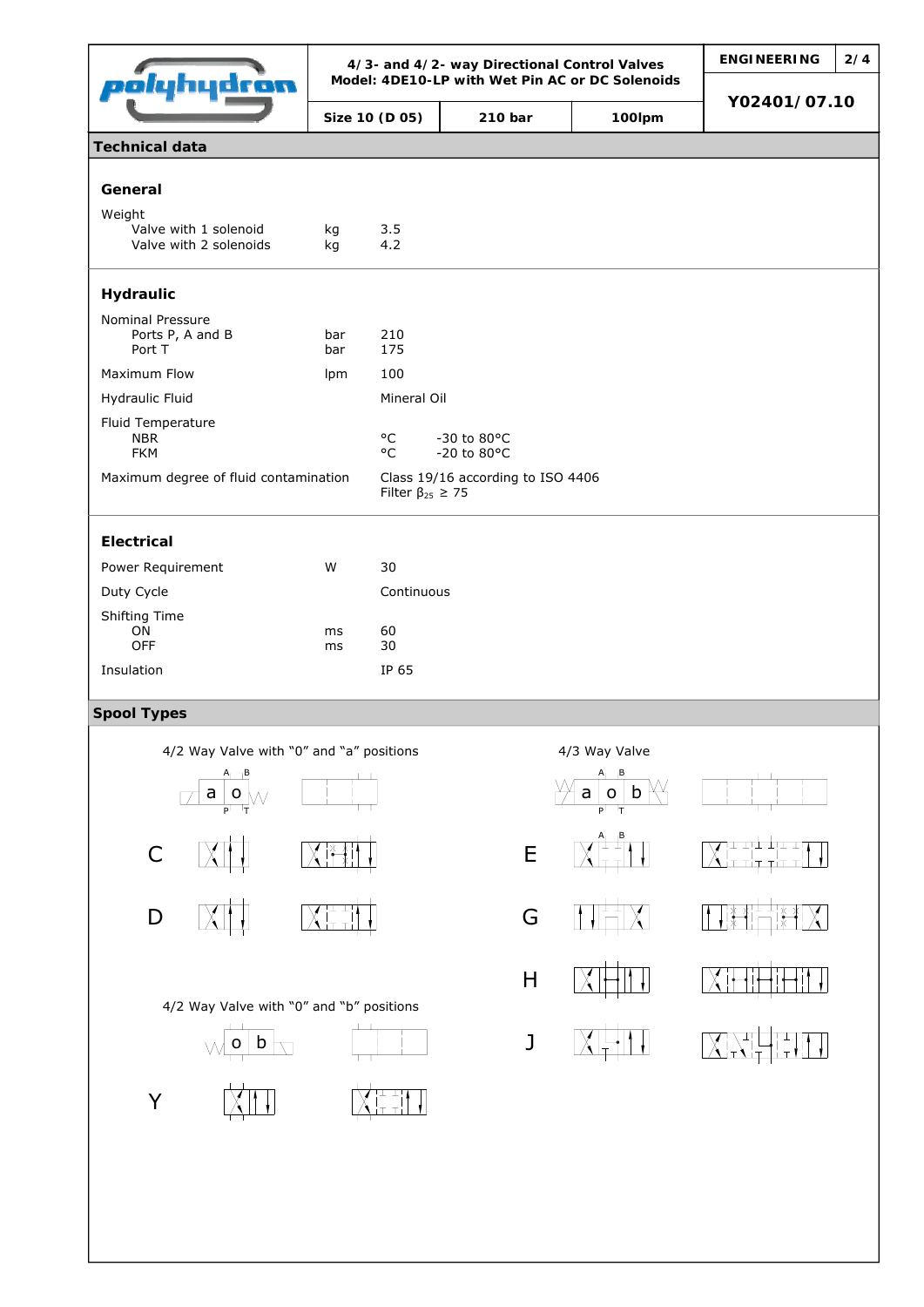